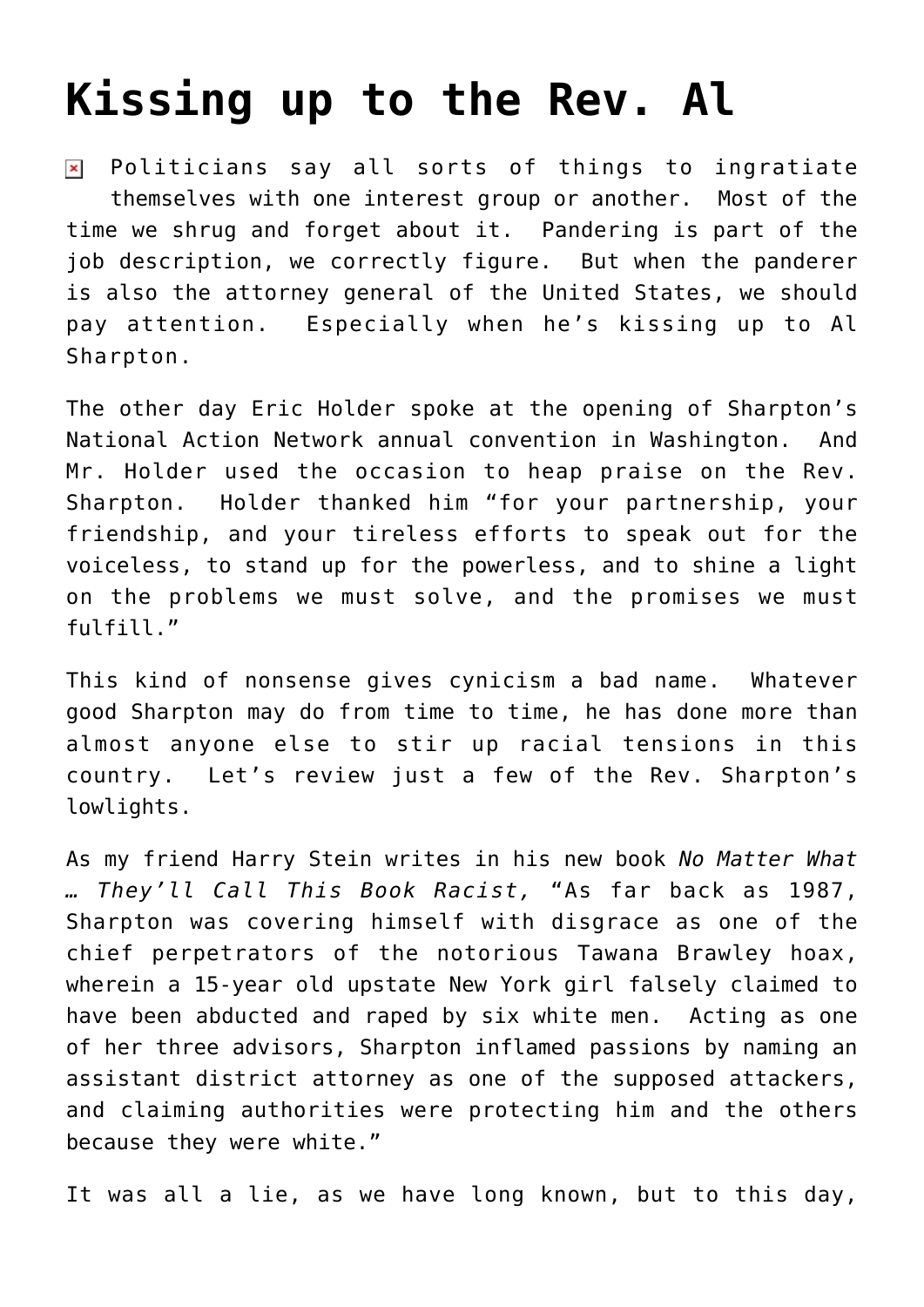Sharpton has never apologized, adamantly refusing whenever the subject has come up. In fact, when Tim Russert on *Meet the Press* asked Sharpton, "No apology for Tawana Brawley?" Shartpon replied: "No apology for standing up for civil rights."

Four years later a 7-year old black child was accidentally killed when he was run over by a car driven by an Orthodox Jewish man in Crown Heights, Brooklyn. Enter Al Sharpton, who staged a rally at which he called Jews "diamond merchants" and told the crowd, "If the Jews want to get it on, tell them to pin their yarmulkes back and come over to my house."

Four days of riots followed. Jews were beaten in the streets and one was stabbed to death by rioters shouting, "Kill the Jew."

Four years after that, in 1995, Shaprton helped lead a boycott against Freddy's Fashion Mart, a Jewish-owned discount clothing store in Harlem, denouncing its owner as "a white interloper." Demonstrators, many from Shartpon's National Action Network, protested outside the store for months. Customers going into the store were spat upon and called names like "traitor" and "Uncle Tom," One man reportedly shouted, "Burn down the Jew store." Then, one day, one of the protestors did just that. He burst into Freddy's and announced: "It's on now. All blacks out." He then shot four employees, poured paint thinner on several bins of clothing and set the store on fire. Seven innocent people, and the gunman, died in the blaze. Sharpton denied he egged anybody on, telling reporters, "I am a preacher, not a prophet. I could not know in advance what this was going to come to."

Despite all this, as Harry Stein points out, Sharpton "is not only treated with seriousness and respect, by the mainstream media, but is routinely accorded the status of 'civil rights leader.' He is always among the first called upon for his views on all racial matter and is even allowed without